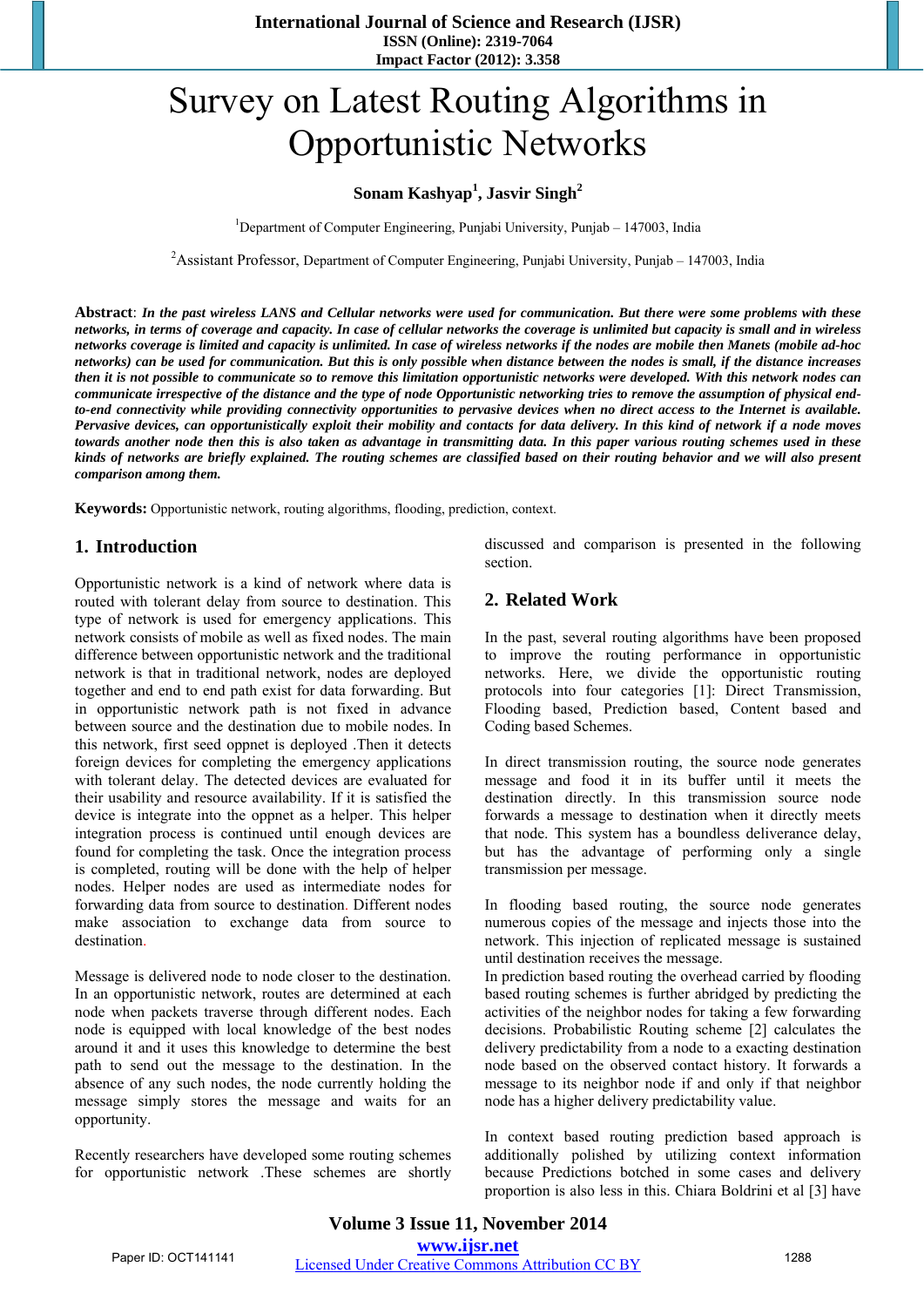#### **International Journal of Science and Research (IJSR) ISSN (Online): 2319-7064 Impact Factor (2012): 3.358**

proposed History based routing (HiBOp) that uses up to date context information for data forwarding decisions. It creates and handles the context of a user. Throughout context creation for every node Identity table (IT) is created to grasp the context information. This IT is used to exclusively identify the node in the network. Then it maintains a history table to document the quality information of the nodes to utilize similarities between encountered nodes and destination.

In coding based routing schemes, a message is altered into a new format prior to transmission. The design principle of coding based schemes is to implant additional information within the coded blocks such that the original message can be fruitfully reconstructed with only a assured number of the coded blocks.

# **3. Some Recently Discovered Routing Schemes In Opportunistic Network**

## **3.1 Community-Based Routing Algorithm**

Recently, some researchers have productively used social network-based forwarding schemes in opportunistic routing protocols. In [5], Pan Hui et al. suggest a forwarding algorithm based on social network, BUBBLE, it uses (kclique) a community detection algorithm to segregate dissimilar traces into a number of communities. Then forwarding procedure is performed according to the node global centrality or local centrality. If a node has higher centrality it means it is more accepted node in the network and also it will have larger probability of encountering with other nodes. But this algorithm does not take into account the characteristics of links, such as connection time or connection frequency.

SimBetTS Routing protocol is proposed in [3], which unite three metrics, betweenness utility, similarity utility and tie strength utility. Protocol performance evaluations were also conducted and results show that it enhanced overall delivery performance; the load on central nodes is reduced and better distributed across the network.

In this scheme first tie strength between nodes is calculated. Multidimensional Scaling (MDS) also known as structure analysis is used for this purpose. MDS illustrates the similarity of two nodes by analyzing the distance data, which is also be called dissimilarity data. Then community is detected using algorithms after that routing is done. For routing in community local centrality is calculated and for routing between communities global centrality is calculated.

Simulation results from [4] show that this protocol has higher delivery ratio than Epidemic, Bubble PROPHET and similar latency with Bubble Rap.

#### **3.2 Contact Graph based Routing Algorithm**

As we know SimBet uses social network analysis techniques to assist their forwarding decisions. It supposes that contact events between nodes imitate social structures such as communities. One method to spot communities involves representing contact events between nodes as a

summative contact graph. The vertices of this graph match up to the nodes in the network and weighted edges program information about pair-wise node encounters. Communities can be found in these graphs using one of the many community detection algorithms for graphs.

This algorithm [6] uses community and neighborhood information from contact graphs to allocate priority to messages when forwarding them. This algorithm is based on a weighted contact graph, in which the weight of an edge corresponds to the information exchange capability between the connected nodes and their probability of encountering each other habitually. It places more importance on the neighborhood of a node rather than global connectivity metrics such as degree centrality.

In this first a contact graph is formed from the historical encounters within the network. Total contact duration among each pair of nodes over a fixed historical period provides an appropriate metric. Once the summative contact graph has been prepared, the next step is to discriminate nodes based on their relative importance for information distribution.

This information is then used to supply every node in the network with the identities of all its neighbors and the members of its community. There are basically four types of messages that this algorithm deals with i.e. immediately deliverable, immediately-deliverable (These are the messages with encountering nodes as their destinations), intra-community (These have a destination that belongs to the same community as the encountering nodes), inter community (messages that belong to the other's community) and third community messages (messages destined for nodes that do not belong to either of their communities). The nodes that are in communication range first deals with immediately deliverable messages and then intra and inter community messages and at last they exchange third community messages.

This algorithm in [6] was also compared with other algorithms like Epidemic, Prophet, SimBet and Bubble and the result shows that information obtained by suitable representation of node as a weighted graph can improve delivery performance while reducing other communication overheads. Contact Graph based routing delivers the most messages. It delivers approximately 87% more messages than SimBet and 375% more messages than Prophet. Contact Graph based routing also achieves the lowest overhead ratio. The performance was measured using the following metrics:

- **Delivery Ratio**: The fraction of all generated messages that is successfully delivered before the simulation stops.
- **Delivery Overhead Ratio**: The number of message transmissions divided by the number of delivered messages.
- **Average Hop Count for Delivered Messages**: The average number of nodes that messages traverse before reaching their destination.
- **Buffer Occupancy (in number of messages):** The number of messages (including duplicates) present in the buffer of a node on average over the entire duration of the simulation.

## **Volume 3 Issue 11, November 2014 www.ijsr.net**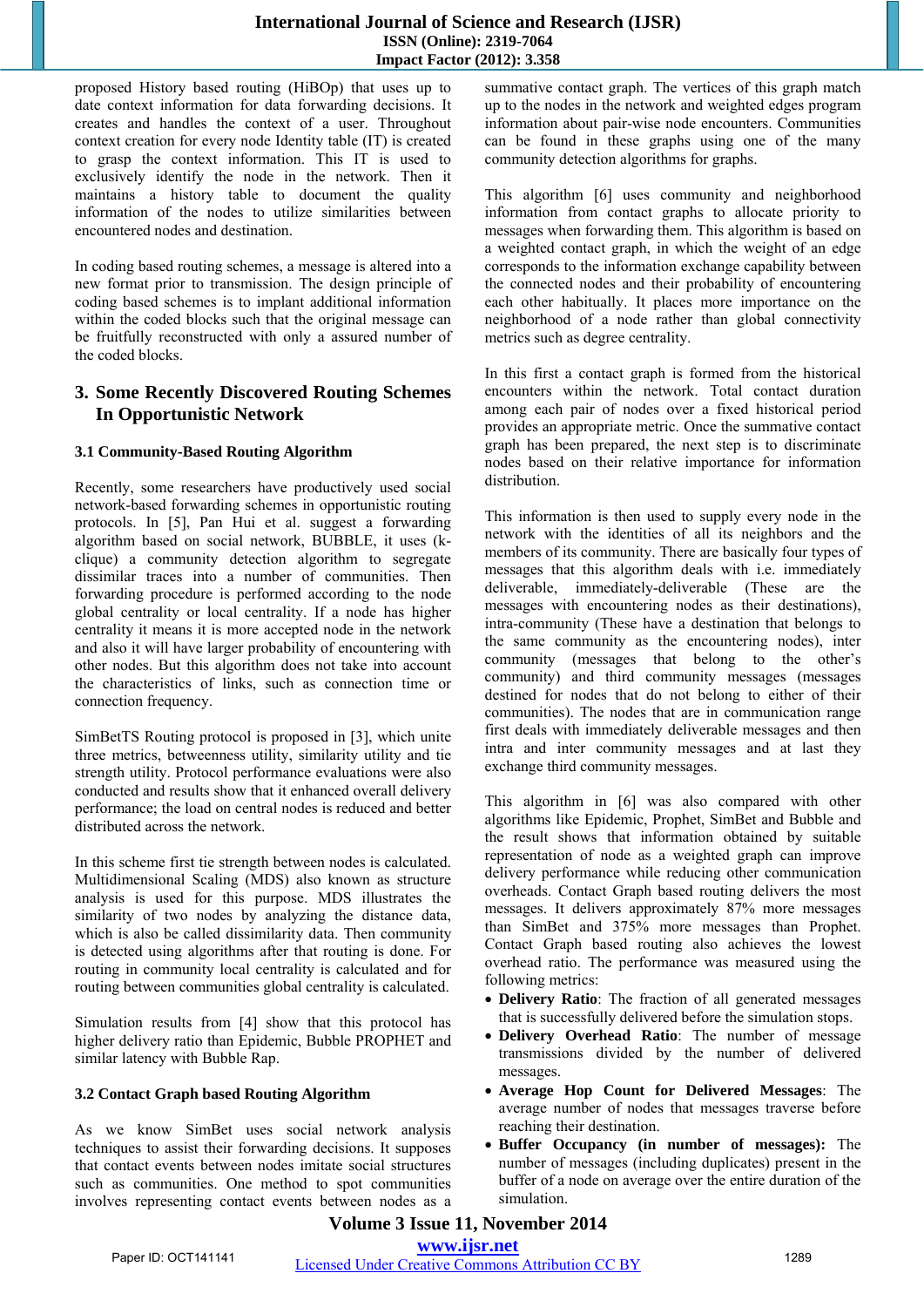## **International Journal of Science and Research (IJSR) ISSN (Online): 2319-7064 Impact Factor (2012): 3.358**

#### **3.3 A Location Based routing algorithms**

This algorithm aims at forwarding messages to a destination location/area, instead of forwarding to specific nodes. It is termed as LOOP[7] for Location based routing for Opportunistic networks. It makes use of the promptness rooted in human moving pattern. As human movements have a high degree of duplication including regular visits to certain places and regular contacts during daily activities, we can forecast a mobile node's upcoming locations based on its mobility trace with high assurance. These predicted future values can be used to forward message to the destination.

The design of algorithm focuses on two challenges

1) How to extract the movement history to expect the future location of the device.

2) How to choose nodes for message relay given the pattern towards the destination.

It consists of formulating the movement pattern mining as a multi-label classification problem and constructs a Bayes predictive model to discover the mobility history and gain knowledge of the movement pattern. This pattern will then be used to forecast the node's future movement. Based on the prediction, the capability of the node to transport a message to the destination is calculated through defined metrics. These metrics will help in determining proper relaying nodes.

This algorithm has several advantages as compared to existing approaches. First, in this no information, including location information, needs to be exchanged among nodes and hence privacy can be sealed. Second, it achieves total distributed control. Each node calculates its own metrics and fix on if it is a proper relay in the direction of the destination. Each node, based on its own state, can decide its individual forwarding policy without involving network broad changes. The simulation results from[7] indicate that this scheme is able to deliver messages at a high ratio, significantly decrease network load and nodes' buffer occupation, especially when more messages are involved in the network.

#### **3.4 Node Density-based Adaptive Spray and Focus Routing**

As we know routing algorithms in opportunistic networks can be categorized as forwarding -based routing and replication-based routing. In forwarding-based routing algorithms, only one copy of each exclusive message exists in the network. When the nodes come within communication range the carrier node forwards message to the encountered node and will not keep the copy of the message in its buffer. Although is has lowest overhead, it cannot achieve high successful delivery ratio. In contrast, replication-based routing algorithms produce numerous copies of a single message into the network to improve the successful delivery probability. But replication based routing cannot settle on how many message copies will be spread and will acquire much more network overhead.

Most of the copy-limited routing algorithms pay attention on how to assign the current number of message copies between two encountered nodes. But they did not consider the efficiency of message distribution. If the node density is high, a large number of message copies may be spread into the small local area and thus the delivery speed and ratio are limited. This system proposed that the practice of allocating message copies should be separated into two phases. In the first phase, message carrier node should decide how many message copies should be used to allocate according to the current node density extreme broadcasting of a large number of message copies in a local area will not improve the entire network performance. In the second phase, the message carrier node should decide how to allocate message copies between encountered nodes. The node that is more active will get more message copies. In this way this method can improve the network performance in terms of delivery ratio and delay.

 In the paper [8], they present a copy-limited routing scheme DASF in opportunistic networks. DASF routing algorithm estimates node density according to the exchanged information between encountered nodes. It guarantees the balanced number of message copies that are used to allocate between encountered node pairs in current environment. DASF allocates message copies according to the activity of nodes. Using simulations they show that the proposed scheme outperforms the other evaluated schemes with delivery ratio and has lower average latency when node density is relatively high.

# **4. Conclusion**

 Opportunistic network is formed by devices that have very short range communication interfaces. Routing in such network is a big problem in order to increase delivery ratio and to reduce overhead in the network. Some existing routing algorithms in opportunistic network are briefly discussed in this paper and also some latest algorithms developed by some researchers recently are also discussed briefly in this paper.

Routing algorithms are classified based on their routing behavior. As introduction some algorithms that were developed in the past are discussed briefly which includes Direct Transmission, Flooding based, Prediction based, Content based and Coding based algorithms. In direct transmission routing, the source node generates message and stores it in its buffer until it meets the destination directly. In flooding based routing, the source node generates multiple copies of the message and injects those into the network. In prediction based routing the behavior of the neighbor nodes is predicted for taking some forwarding decisions. In context based routing prediction it uses the context information about the node to take the forwarding decisions. In coding based routing schemes, a message is transformed into another format prior to transmission. And in the other section we have discussed some algorithms recently developed such as SimBet, which combines three metrics, betweenness utility, similarity utility and tie strength utility to make decisions regarding message forwarding, LOOP that aims at forwarding messages to a destination location/area, instead of forwarding to specific